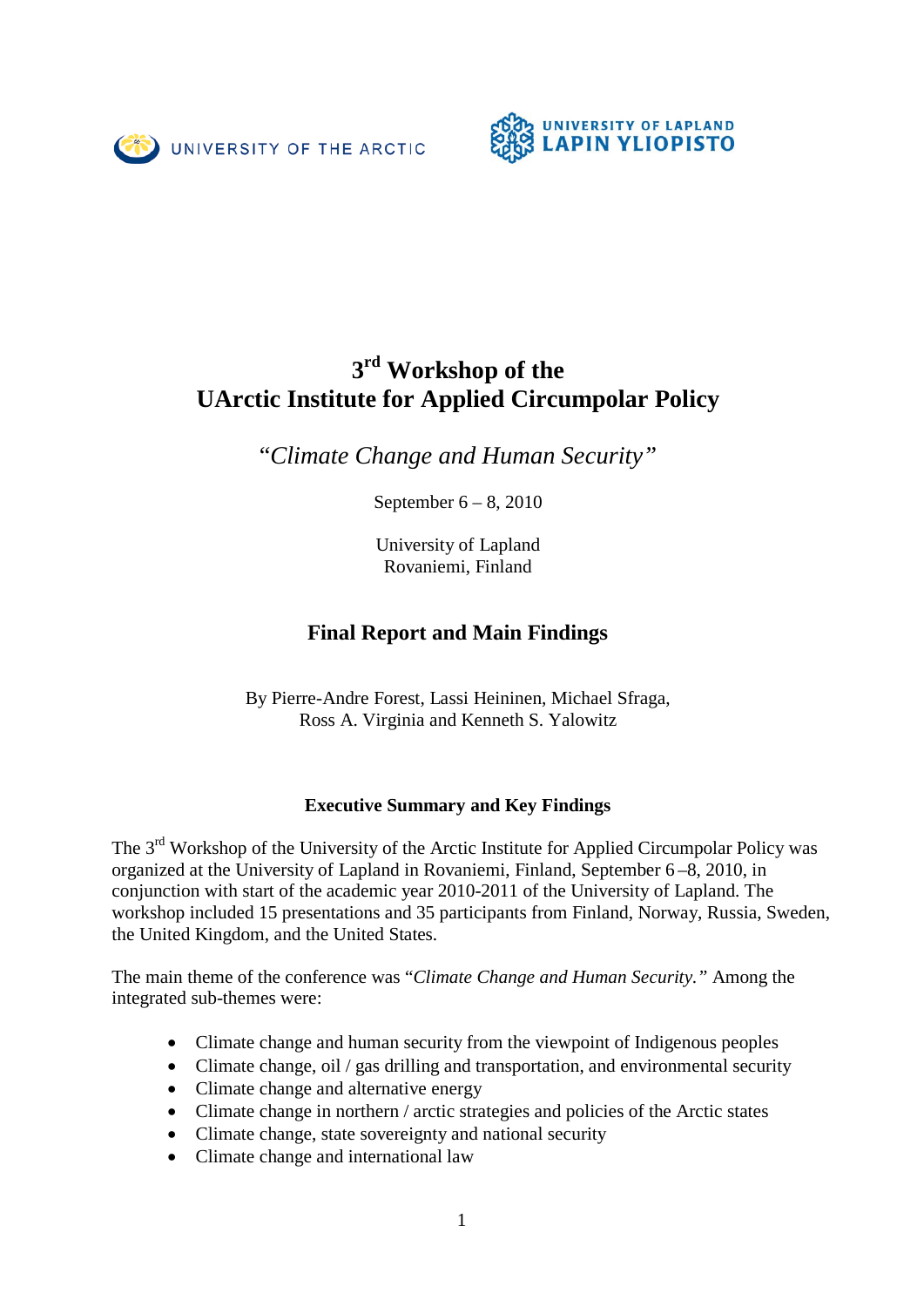The Workshop coincided with the inauguration of the academic year 2010-2011 at the University of Lapland. It was organized by the University of Lapland and the joint UArctic-NRF Thematic Network (TN) on Geopolitics and Security together with Dartmouth College and the University of Alaska at Fairbanks. The University of Lapland hosted the workshop, and the TN was in charge of (the planning of) the content.

The University of the Arctic Institute for Applied Circumpolar Policy was established in 2008 by Dartmouth College and the University of Alaska at Fairbanks. Two earlier conferences held in the United State by the UArctic Institute were "The Arctic Climate Change and Security Policy" in Hanover, New Hampshire, at Dartmouth College, and "Considering a Roadmap Forward: The Arctic Marine Shipping Assessment" in Fairbanks, Alaska, at the University of Alaska at Fairbanks in October 2009.

The Thematic Network on Geopolitics and Security is a joint TN between the University of the Arctic (UArctic) and the Northern Research Forum (NRF), established in 2009. The two focus areas of the TN are studies on northern Geopolitics, and studies on security and security dimensions in the North. Consequently, the main aim is to combine these two areas and draw up a holistic picture on northern geopolitics and security.

# **Main Findings and Future Issues**

# I. Theme: *Defining human security and climate change in the High North*

Lassi Heininen: Climate Change and Human Security: Introduction

- State sovereignty, national security, and the military
- Climate change as a new security dimension
- Human security / safety
- New security paradigm

Timo Koivurova: Climate change, Security and International Law

- Climate change as a national / international security issue
- Limits to application and interpretation of international law;
	- o Rapid pace of change and continued state sovereignty focus
	- o Challenge to finding commonalities
- Needed action, new disciplinary and interdisciplinary paradigm
- Climate justice / Climate law

# II. Theme: *Climate change, biopolitics and security*

Julian Reid: Biopolitics of climate change and human (in)security

- Shift from development to sustainable development
- Legitimisation paradox of sustainable development
- SD goals to protect live support systems / biopolitics
- The ecologisation of the political
- Resilience, beyond security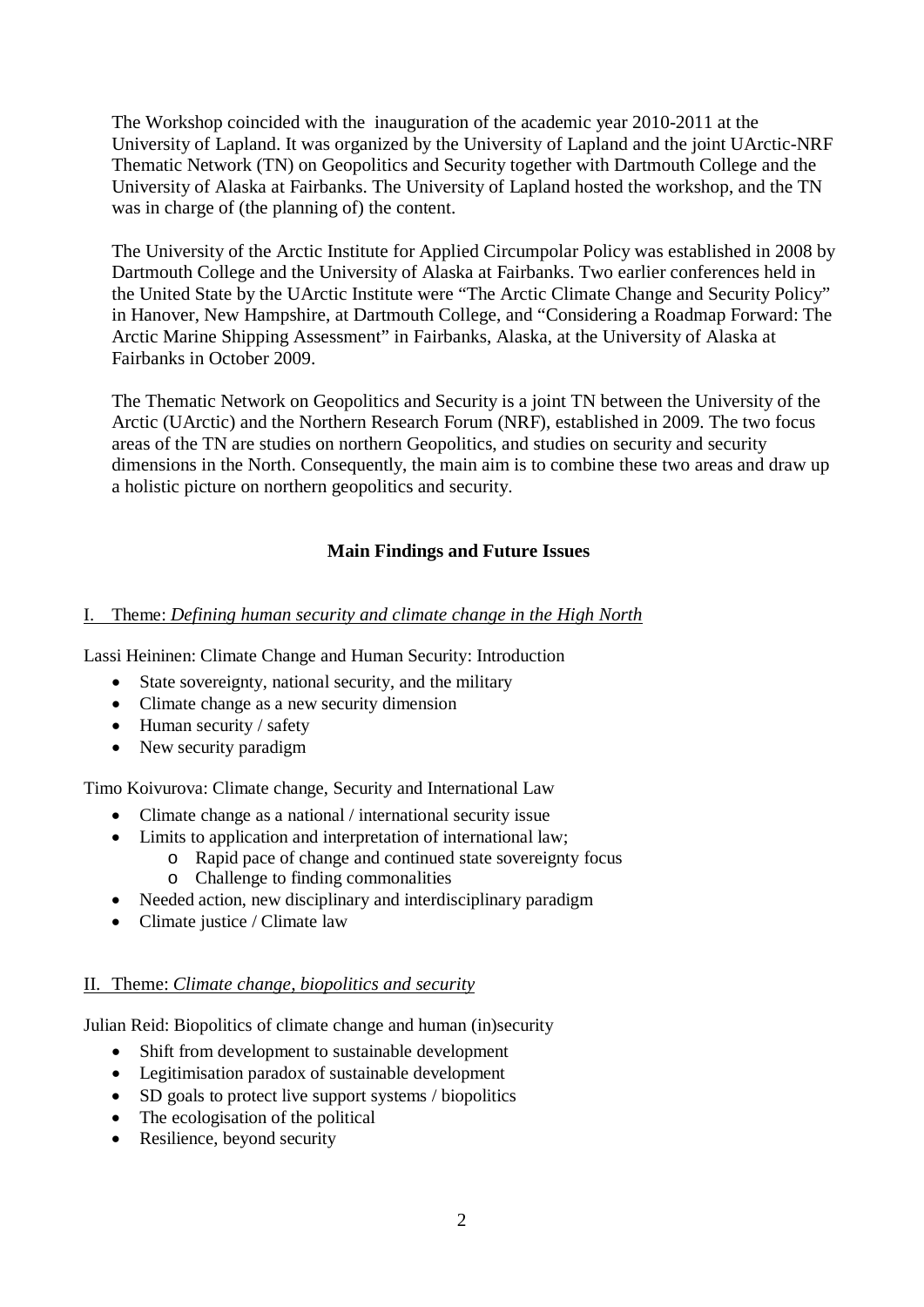Andrew Baldwin: The Biopolitics of environmental citizenship—complex adaptive becoming in the delivery of human security

• Environmental citizenship provides security through resilience and adaptive capacity

# III. Theme: State development policies & Governance on climate change in the Arctic

Kenneth Yalowitz: Arctic climate change—security challenges and opportunities

- Current state of stability
- Comprehensive definition of security, linking environmental and economic interests
- Redefining the Arctic Council's mandate / representations
- Zone of cooperation

Lotta Numminen: Governance challenges and new cooperation in the Arctic Ocean

- Risks of confrontation and limits of "*Treaty*" option (hard law) / Arctic Council (soft law)
- Linking national / international interests to Arctic strategies
- $\bullet$  A5 vs. A8
- Role and cooperation of NGOs

Mikhail Kalentchenko: Environmental aspects of security of the marine Arctic: the Russian law perspective

- Lack of application of rule of law;
- Environment aspect of security, motivation / interest not high on agenda
- Arctic region is of low priority
- Economic and military interests come first

# IV. Case Studies: Economic development, community viability and livelihood, and human security

- Monica Tennberg: Adaptation, vulnerability and security: a discussion
- Svein Mathiesen: Reindeer husbandry, and adaptation to climate change
- Florian Stammler: Community viability in the Russian Arctic and the future of Russia's northern industrial cities
- Resource development as a Russian Arctic Strategic priority for security of nation, territory and people
	- o Industrial development and demography past and present security dimensions
	- o Russian Arctic human settlement strategies: options for the future:
		- $\blacksquare$  fly in / fly out
		- northern base towns
		- **Permanent residency**
	- o Viable communities as contributing to a secure Russian Arctic resource economy
		- diversity of governances and development
		- determinants of community viability in the Arctic
- Pekka Livari: Safety and security interrelated tourism safety: global changes local implications
- Anna Stammler–Gossman: Local relevance of climate change: A matter of perception

# V. Future issues: Actors, citizenship, and gaps

- Leena Suopajärvi: Why the change does not happen? A critical perspective towards knowledgebased strategies on climate change
- Annika Skoglund: Biopolitics and green governmentality: Security through Homo Clima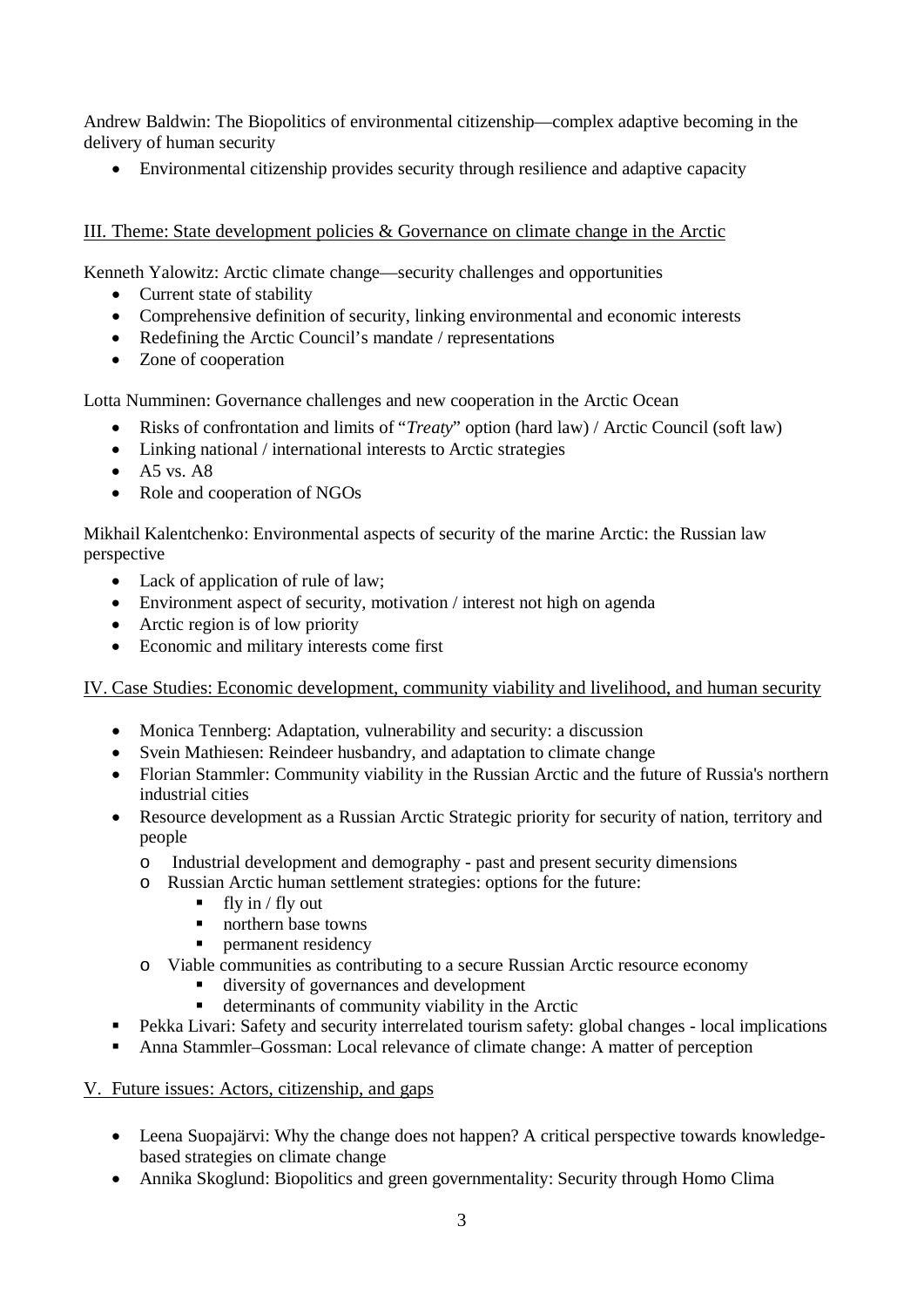- o Policy relevance of academic research on climate change
- o Interplay between science and politics, policy development is a two-way street
- o Importance of "science translators," best practices, follow-up
- Public involvement as "environmental citizens"
- o Arctic policy challenges, future role of the Arctic Council, observers
- o Role of the military, and a more holistic view of human security
- o Agency, gaps in representation, application and understanding of knowledge(s) at various levels (local, regional, etc.)
- o Cultivating—culminating / northern role-southern drivers, north-south dialogue, global partners
- o The "North" more than just an early warming system to changing climate.

# **Background**

#### **About the main theme:** *Climate Change and Human Security*

The media has portrayed climate change as a—or the—new global phenomenon in the early- $21<sup>st</sup>$  century, and indeed climate change is a universal and significant environmental problem globally. Further, climate change is no longer only based on scenarios, or a matter of numbers from computer models, it is a reality impacting traditional livelihoods and industry, new macro-scale livelihoods, and finally, other new knowledge- and ICT-based livelihoods. Climate change is both rapid and cumulative, and threatens peoples, societies and the environment. It has become a new kind of security issue, fostering a sense of insecurity in everyday life.

There are many ways to (re)define security as well as insecurity, and more human-oriented approaches to their interpretation. Security is not objective but complex and relative, and questions, such as "whose security are we talking about?" indicate that security can be interpreted to be socially constructed. As a result, security is seen as depending upon a particular context. A new comprehensive notion emphasizes both environmental / ecological aspects of security, and a focus on human beings as individuals and their everyday security.

Although climate change should be interpreted to be mostly a risk rather than a threat, its physical impacts, such as melting glaciers, and the uncertainty associated with change, are perceived as security matters. This is well indicated, for example, by food safety and climate security. Consequently, climate change can be defined as impacting both human and environmental securities, for example, traditional lifestyles of settlement populations are under threat. It also has implications for national security; governments are worried about state sovereignty, and national interests, such as the economy, energy and security, and the environment.

All this is very much the case in the Arctic and the entire Circumpolar North, and therefore it is timely and relevant for this Workshop to study and discuss the general impacts and influences of climate change on northern regions, peoples and societies, and human security. Consequently, the main theme of *Climate Change and Human Security* consists of several integrated sub-themes, such as "Climate change and human security from the viewpoint of Indigenous peoples," "Climate change, resources and economics, and regional development," Climate change, and transportation and shipping," "Climate change in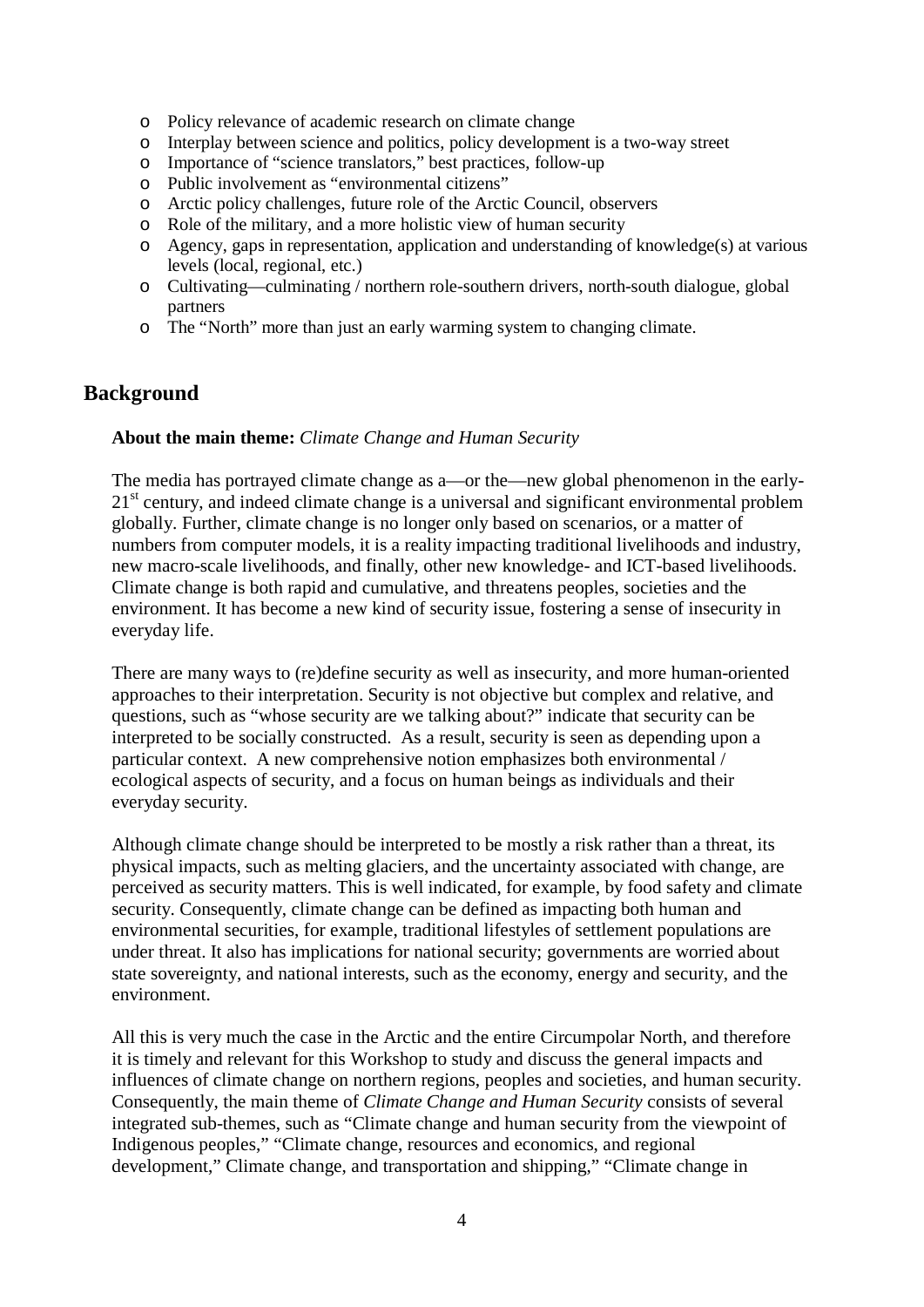northern / Arctic strategies and policies of the Arctic states," "Climate change, state sovereignty and national security," and "Climate change and international law."

### **Main aims**

Among the main aims of the Workshop are to:

- 1) Highlight and disseminate general scientific information and knowledge about impacts of climate change, and discussion on human responses to climate change in the High North;
- 2) Define and discuss the real impacts of climate change to peoples and societies, and how they influence peoples' everyday human security as well as regional development in the European North;
- 3) Define the importance of climate change and human security in the strategies and policies of the Arctic states;
- 4) Promote the interplay between science and politics through a policy-oriented dialogue on inter-relations between climate change and human security;
- 5) Disseminate a Final Report and (main) Findings; and
- 6) Serve as a platform for interaction linking representatives of the University of the Arctic Institute for Applied Circumpolar Policy, members of the TN on Geopolitics and Security, and not least researchers and (post)graduate students of the University of Lapland.

All this emphasizes the idea and importance of dialogue, and that the focus of the Workshop is to have open and lively discussion on these matters based on substantial and scientific presentations. This format comes from the two earlier conferences by the UArctic Institute in the United States ("The Arctic Climate Change and Security Policy" at Dartmouth College in Hanover, NH, December 2008, and "Considering a Roadmap Forward: The Arctic Marine Shipping Assessment" at the University of Alaska, Fairbanks, October 2009), and also from the design and experiences of the Open Assemblies of the Northern Research Forum (NRF), another University of the Arctic Institute.

In order to reach this goal, the Workshop provided time for open discussion in each session, particularly in the final session. This timeframe limited speaker presentations to no longer than 15-20 minutes each. Afterwards there was time for questions, general comments and open discussions among the participants.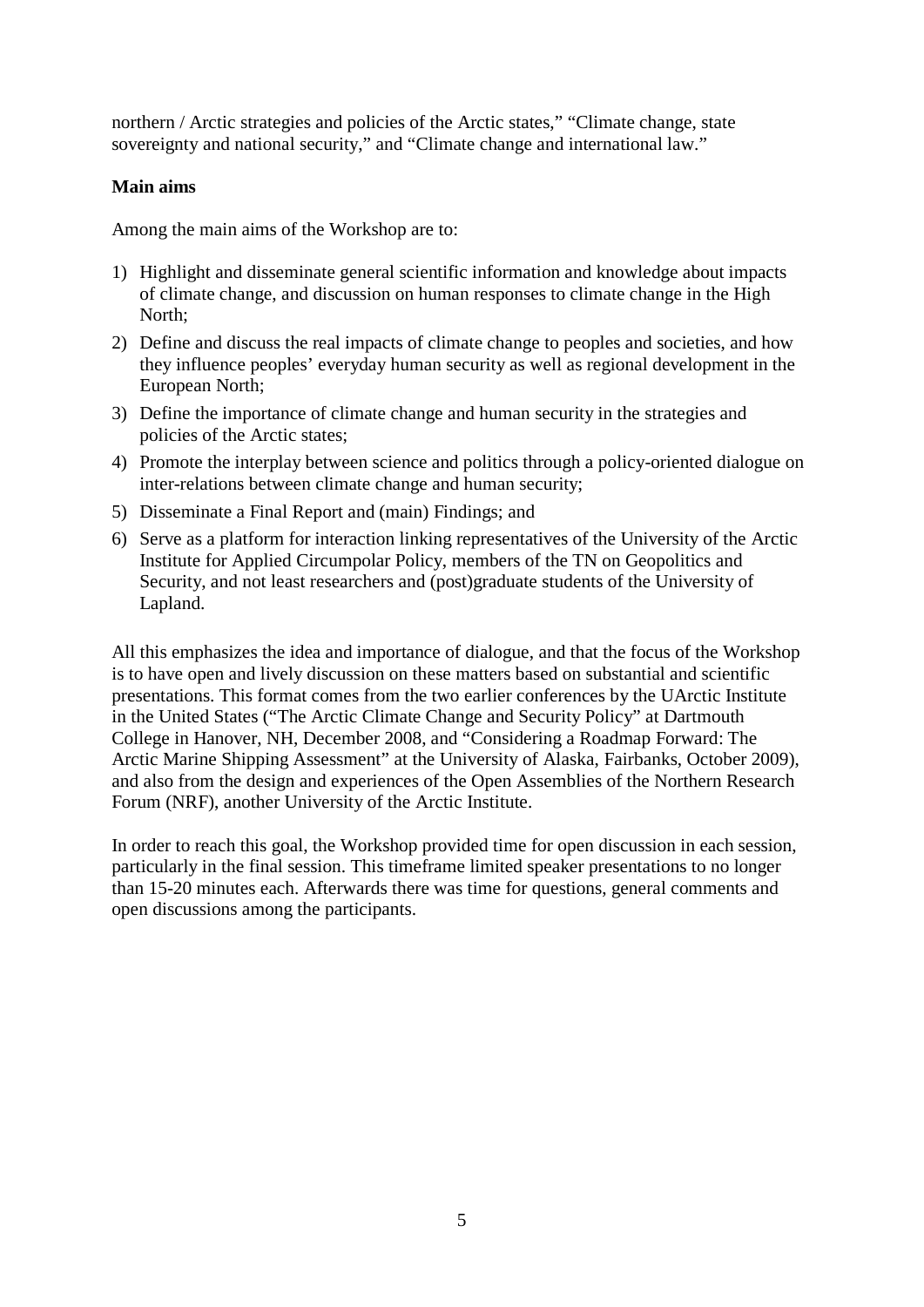# **Presentations and Discussion Notes (by Pierre-André Forest)**

### **I. Theme: Defining human security and climate change in the High North**

# **Lassi Heininen, "Climate Change and Human Security: Introduction" Timo Koivurova, "Climate change, security and international law"**

#### DISCUSSION:

- Q: Climate Change as a Security issue, inform us of what dangers Climate Change represents, as this would already seem to suggest that Climate Change is a security issues?
- A: Reference to "tipping points" as basis of IPCC, dangerous interference of natural systems, no endorsement of specific level (1 or 2 degree increase in temperature), but show that there is a point where we no longer can act, and natural Climate Change responses take over. From International Law view point, security discussions are different as they seen to work counter to mentality of current practice.
- Q: Island states have made an appeal to UN Security Council, there has been no follow-up on this. Is there any developments on this, is this not a tipping point?
- A: Basic resolutions have not been agreed on, so approach reactions are not there. Publicity has worked, but this must continue. This is a problem!
- Q: How IL labels security issues, but how it constructs security issues? What is the nature of construct of security in IL?
- A: The construct still reflects old threats (military security), pragmatic understanding is needed, as mainstream is marginalising itself this way. Term 'security' carries extra baggage, should maybe not be used. Specialised disciplines are addressing this, challenging this, but in general are not.
- Q: To what extent is momentum being gained on discussions between nation states?
- A: Climate Change regime, vis-à-vis 1992 agreement, not much discussion has evolved since then. See no reflection of developments in this area, as agreements are not there. Do we need to redefine the International setting? Would regional or sector by sector approaches be better?
- Q: Role of the military, since it has played a key role in existing discussion. Should they have a role of extending the dialogue about Climate Change?
- A: They have taken such a role is the past, and will are starting to realise that Climate Change corresponding issues affect them directly as well (civil – humanitarian aid role).
- Q: Climate Change will change "security" definition, the role of the military (e.g., NATO). Pakistan is a good example of how military – security impacts are now dwarfed - overrun by Climate Change impacts.
- Q: Climate Change can be a driver for a new role the military. Issue of dialogue has grown on a large variety of issues (communication, search – rescue, etc.). The military is being relied on to help with large scale environmental issues, and are expected to respond.
- Q: Is Canada acting against IL by saying that "Climate Change is affecting its own national security"?
- A: Single states and groups of smaller states are bringing up the issue, but nothing at the UN or International level is being raised.
- Q: Need not only to think about how the military could play a role, but what about "environmental citizenship" concerns, issues.
- Q: If IL is defined by nation state and military security, then how does this play out at the international level? Conception of what is the role of militaries is not being seriously considered. Because our existing world is a two century continuum, how quickly can our operating environment, paradigm change?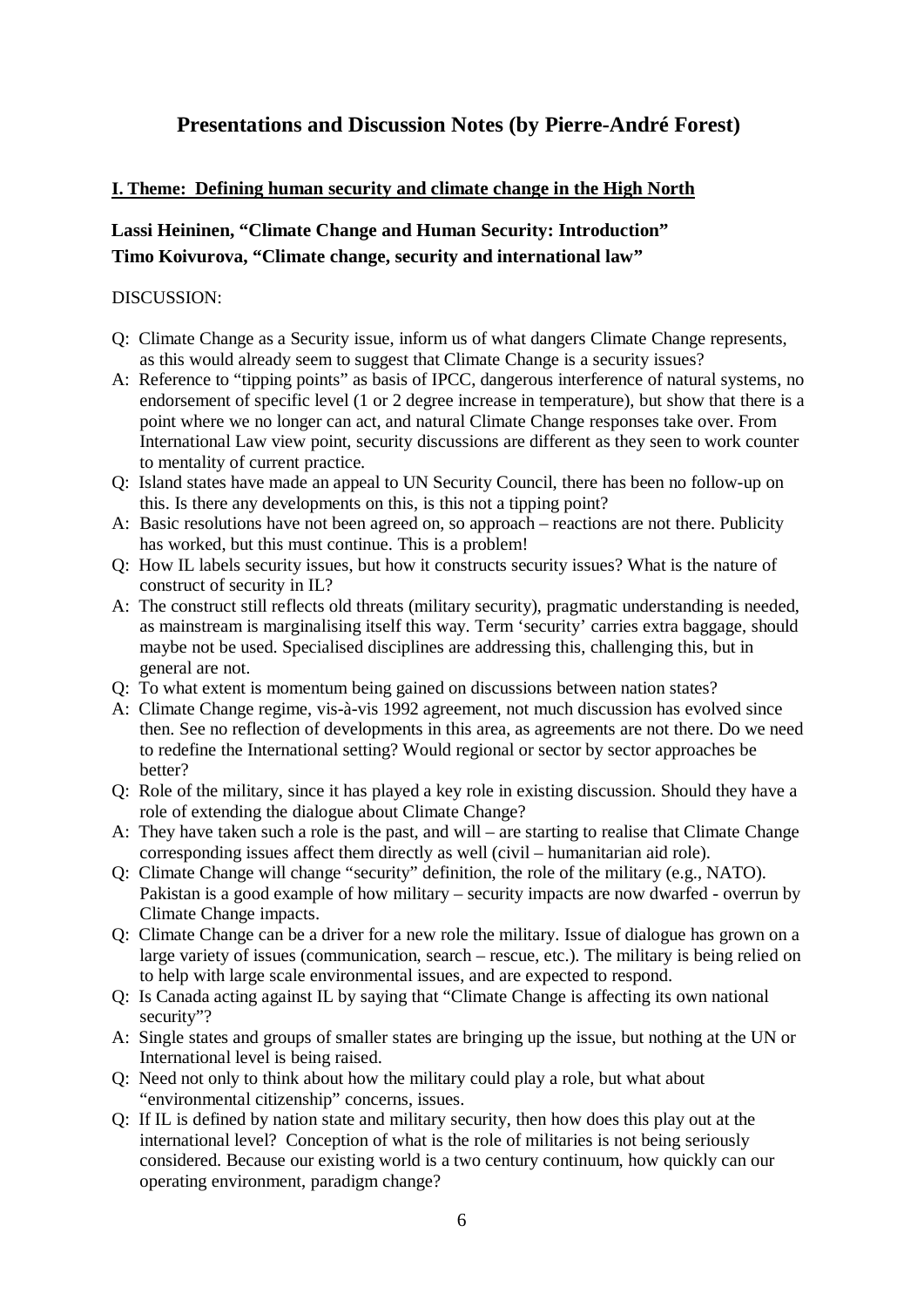### **Monica Tennberg, "Adaptation, vulnerability and security: a discussion"**

#### DISCUSSION

- Q: How would you say that Climate Change citizenship is being expressed in Finland?
- A: Climate Change awareness numbers are high (Gallup's), involvement has become activepassive (recycle, purchase decision, etc.) but doing something about it is lacking.
- Q: Focusing back on people, needs, is fine, but going back to environmental discussion with it having its own needs…value of the natural world.
- A: Finnish view of nature is still very much as relational (serve human need, ownership, access), but only older generation seem to be able to view it in a philosophical way.
- Q: Level of analysis, what kind of local adaptation governance did you observe?
- A: Adaptation governance, people are getting prepared, they see that nature is changing, timing issues, etc. Climate Change still remains difficult for them to comprehend, as they only look at inter-linkages. They see it as everyday practice, not from an official system management approach. Their personal motivations are driven by local, cultural, livelihood, family issues. Need for mainstreaming to bring together levels of discourse and development.
- Q: People seem to be divorced from issues. Self creating practices through ethics. As a "Fouchauvian" researcher, is promoting "safety" and "security" a contradiction?
- A: There seems to be a need to divide the Climate Change discussion into regions, sectors, etc…as concepts of holistic views are seemingly too difficult to handle.
- Q: Safety and Security, in Russia there is only one word for both of these terms. How to deal with this reality? If we are to divide approaches...what is address as an issue of security, and what is addressed as issue of safety? This will certainly change on the area of application.
- Q: If there is a need to change usefulness of key terms, is not the role of science also changing because of the scale of issues being addressed?
- A: There are significant advanced and approaches taken from researchers in the natural science and those in the social sciences. The natural scientist seems to have taken greater advances in the role of "translating sciences", becoming better "knowledge providers" in that context.

#### **II. Theme: Climate change, biopolitics and security**

#### **Julian Reid, "Biopolitics of climate change and human (in) security"**

Shift in development focus, sustainable development vs. traditional forms of development, policy that change the life support system that people depend on. Rationality of development, in the context of the rationalisation of existing economic doctrines. Reason to secure biosphere, while same time ensuring that market forms of subjectively as the means to drive this development. Legitimisation that creates a paradox. Neo-liberal critic of states. Resilient = not simply to be secure, but a different property, to be able to adapt to change when it occurs. Subject of development, as opposed to a subject that can secure itself from dangers. Living in a post-human era. Swedish report = resilience is best practices of developing / using what is economically possible (a property of humanity). Double shift of neo-liberalism. How can sustainable development be wrestled from the grip of neo-liberalism. The "ecologisation" of the political.

#### **Andrew Baldwin, Durham University, "The Biopolitics of environmental citizenship: complex adaptive becoming in the delivery of human security"**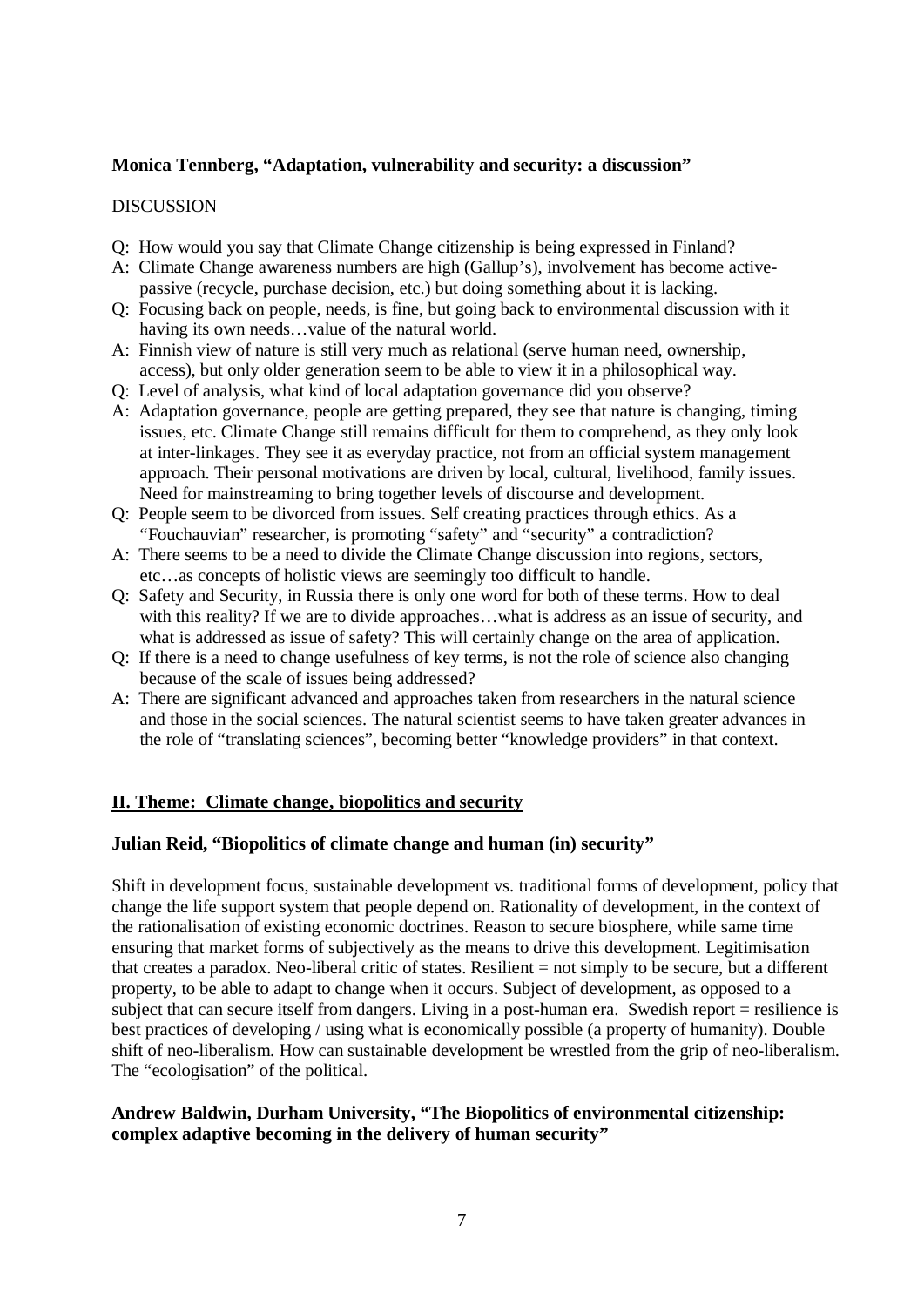Importance of UA-Sec to produce a document that could feed into the IPCC 2013 report on Human Security. The way the issue of Climate Change is becoming an issue of national security. The concept of climate security vs. security of nation states…climate insecurity should only be used to help develop resilience capabilities. Liberal interpretation where greater human security = greater state security. Sustainable development is a pre-emptive mode of attack on environmental refugee issues (controlling the movement of uncontrolled labour). Boreal forest security, Canadian Boreal Framework (BFA - MOU) Agreement, the way the agreement codifies life as being complex – adaptive (equating economic value to that of life itself), by establishing a baseline values that are solely economic. Contrary to ecosystem based management that provides a more balanced vision of life giving quality. Resilience and adaptive capabilities…human + carbon relationship.

#### DISCUSSION

- Q: How are co-management developments being undertaken in Canada, and what role does TEK have for local indigenous populations? Some 1<sup>st</sup> nations groups see and have found benefit of playing the TEK, while others don't.
- Q: Where would you place Climate Change in the overall issue of sustainability?
- A: There is an environmental crisis upon which Climate Change is a part, making it difficult to separate.
- Q: Role of the "Bruntlin" commission was to rescue economic growth from environmental criticism. Some states now see that Neo-liberal policy as undermining national security.
- A: Climate change politics has made claims that developing and even under-developed states can grow in similar ways as developed countries, thus only enhancing
- Q: Dichotomy between nature and humans, but some peoples have a world view that do not separate people from nature.
- A: The dominant view is no different because how can humans separate…
- Q: Where does development aid rest in this area. Is foreign policy only and simply an extension of national economic strategy?
- Q: LASSI: Is there a bio-politics that can link resilience and environmental-citizenship?
- A: That relationship can provide or serve as a basis for a new-liberal environment-human relationship, where the "forest" is not separate from the human.
- Q: LARS: There are some in modern society that have no other idea of what other values a forest provide other than financial return.
- Q: System management, resilience based system with sub-systems can work and respond.

#### **Ross Virginia: Day 1 Summary**

**Discussion**: Many of the aspects of security under Climate Change don't have agency of representation, thus leading to the only option of collective action which is the only way to respond.

#### **III. Theme: State development policies & governance on climate change in the Arctic**

#### **Hannu Halinen, "Finland's Arctic Strategy"**

Most all Arctic eight countries have developed comprehensive strategies vis-à-vis the Arctic, with Sweden and Russia to follow suit in the near future. Of particular interest will be that of Russia.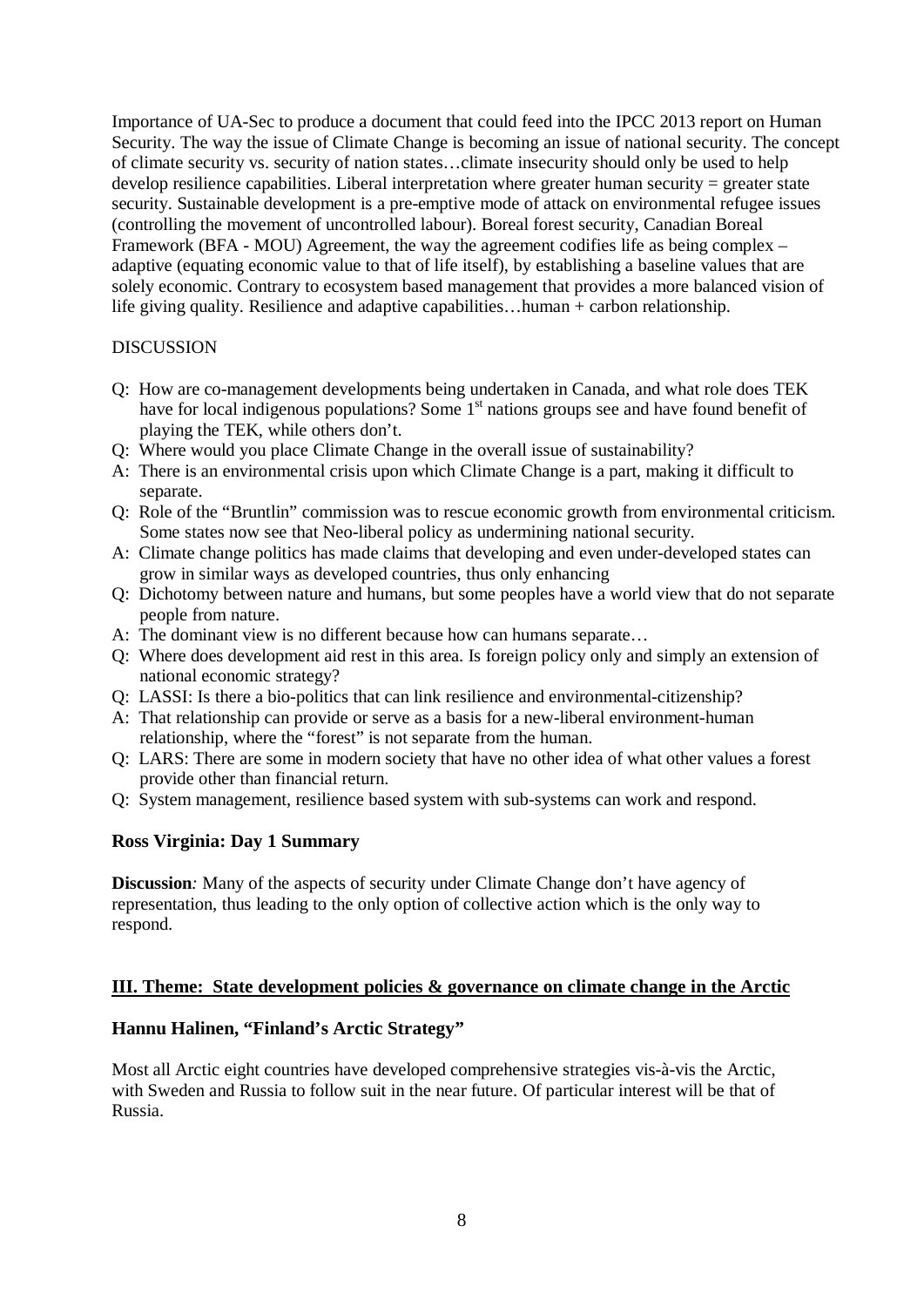#### **DISCUSSION**

- Q: The position that the 5 coastal AC members have been meeting on their own, does this have political implications, is it problematic? In their most recent meeting there was no declaration, only a simple statement.
- A: The AC is in a good position at the moment, as it sees that all its members play an important role in dealing with the complex issues concerned. Of the six goals stated, the one which is closest to consensus is the issue of "outside" participants. Finland is not interested in being involved in coastal issues, but find that (at the start lack of transparency on coastal issues, who, why, etc., but know we know better). Momentum is needed to strengthen the AC, including by developing cooperation between EU and AC, possibly via the Euro-Barents Arctic Council.
- Q: Why is it that SF strategy looks simply at the EU north, while the Russia strategy and others look beyond their own borders. Should this not be included?
- A: This is a good point, as cooperation with Russia is high on Finland's agenda. With many different way of defining what the Arctic is, the Barents Regions is clearly defined, and our cooperative goals are well stated there, and we want to continue cooperating. Of course Finland wants to play a role in helping the EU develop its strategy.
- Q: The text dealing with supporting indigenous peoples in the strategy is a legal text, and there are complex issue around this. What approach does this represent for dealing with the Sami?
- A: The role of permanent participants in the AC is very much attached to this issue, and there a need to find a way to bring representing indigenous groups
- Q: What are SF interests in expanding the mandate of the AC?
- A: Working methods that currently exist in the AC need to be improved. Improving the role of the six working groups is one area of importance, through which Finland can play a more active role via scientific contributions. We are reluctant to propose specifics as this could prove problematic, so SF is only seeking to allow political processes to advance, to see how this issue evolves. Finding opportunities to make use of the expertise that Finland has is of course of primary importance, and ship building is one such area that we are eager to develop (but this is not only limited to the north, as developments in other parts of the world are also of interest (Asia, etc.). National cooperation is a big challenge in all countries, and here in Finland we must be more active and visible, to make better use of our areas of expertise and knowledge. Finland is not looking to be a gateway for EU into the Arctic, but equally we don't want to fall between gaps. We need to build a role that emphasis our areas of expertise, our domestic interests, and developments related to our role in Barents and Baltic Sea areas are important. Cross-sectional issue, not simply a political issue…our main issue is to keep the northern area tension free.

#### **Kenneth Yalowitz, "Arctic climate change – security challenges and opportunities"**

#### DISCUSSION

- Q: Is there any evidence of economic downturn in the Arctic?
- A: This is simply an assessment based on case-by-case analysis, with Shtokman field in Russia being the biggest example. Shipping volume and vessel usage rates are also good indicators of this.
- Q: How would you describe the relationship between USA and Canada policy?
- A: US CDN issues are discussed extensively, and at times we agree to disagree. We recognise that we have more commonalities than difference.
- A: Hilary Clinton has played an important role in bringing Arctic issues to the mainstream political arena. The process is developing, and requires attention at the highest levels.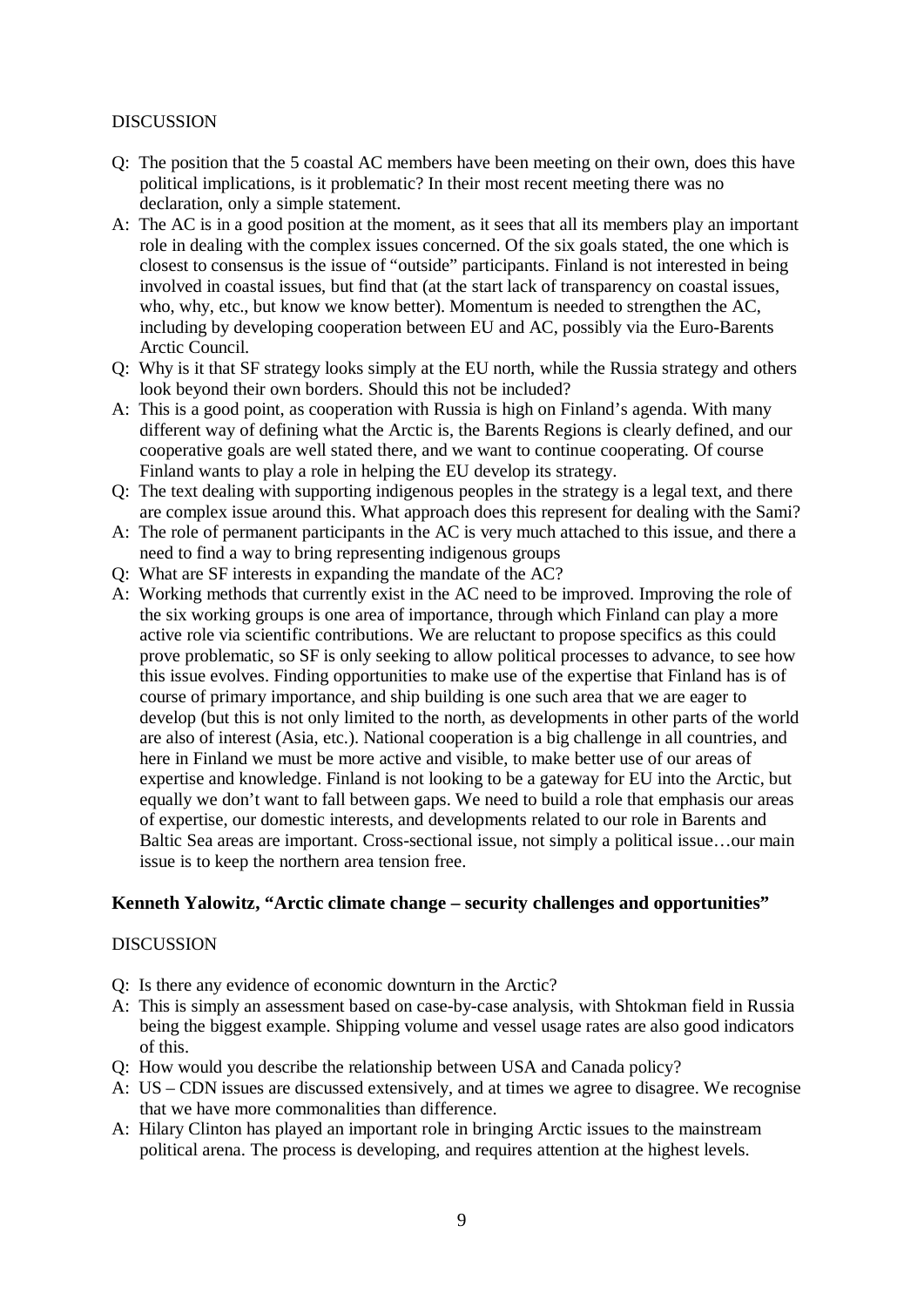# **Lotta Numminen, "Governance challenges and new cooperation in the Arctic Ocean"**

#### DISCUSSION

- A: Hannu Halinen: AC8+ seems to be acknowledged. UN role…we should not over politicise the issues, and there is a need to open debate and discussion. Open consultation and involvement with IMO, UN via individual countries.
- Q: How do you think the "strengthening of the Arctic Council can be done?
- A: Adding additional meetings is a start, as two is not enough. Separate SAO and ministerial meetings (closed) are usually with open agendas, which have helped, but other formats must be investigated and approaches intensified. Decisions by governments must also be done, so that AC issues can move forward.
- Q: India, Japan, Korea, China, there are interests in expanding to include as observer, but do you think that this could work counter to making progress?
- A: Certainly issues of what parameters of inclusion must be settled first.
- Q: A treaty approach risks weakening the role and influence of indigenous people representation.
- A: Main issue is how to include indigenous participation in arriving at national consensus on relevant issues.
- Q: Observer status for outsiders, does thin not risk impacting on the role of current observers?
- A: There is an expressed interest from many regions, countries from around the world, and this must be addressed. The accommodations will of course not be the same as that of nation states and of indigenous groups, but a line must be drawn to limit extent of actors involved.
- Q: How about having observer status for local communities?

### **Mikhail Kalentchenko, "Environmental aspects of security of the marine Arctic: the Russian law perspective"**

#### DISCUSSION

- Q: Has Russia made any assessments of port facilities along the north-sea route?
- A: These are done by agencies that have a need for such information, and these are not coordinated, and are confidential. Much overlap occurs, but no body is monitoring the overall situation, as there is a market for information and everyone wants a piece of this market. Anonymity in regulation is necessary, as population has negative opinion on regulation. Russia's biggest problem is that it really doesn't know what it wants.
- Q: Recent developments in Russia are significant, particularly in maritime areas, so their role and interest should not be understated.
- A: Limited investment comes from inside Russia, which is a problem.

# **Theme IV. "Case Studies: Economic development, community viability and livelihood, and human security"**

# **Svein Mathiesen, "Reindeer husbandry, and adaptation to climate change"**

# DISCUSSION

• "Distributing risk" making changes to heard and heard structure, as well as use of topography. There are no reindeer herders who do not do other forms of food collection (fishing, berry picking, etc.), which allows for diversity. With the "Tundra" focus, herders in the Taiga region are dying out.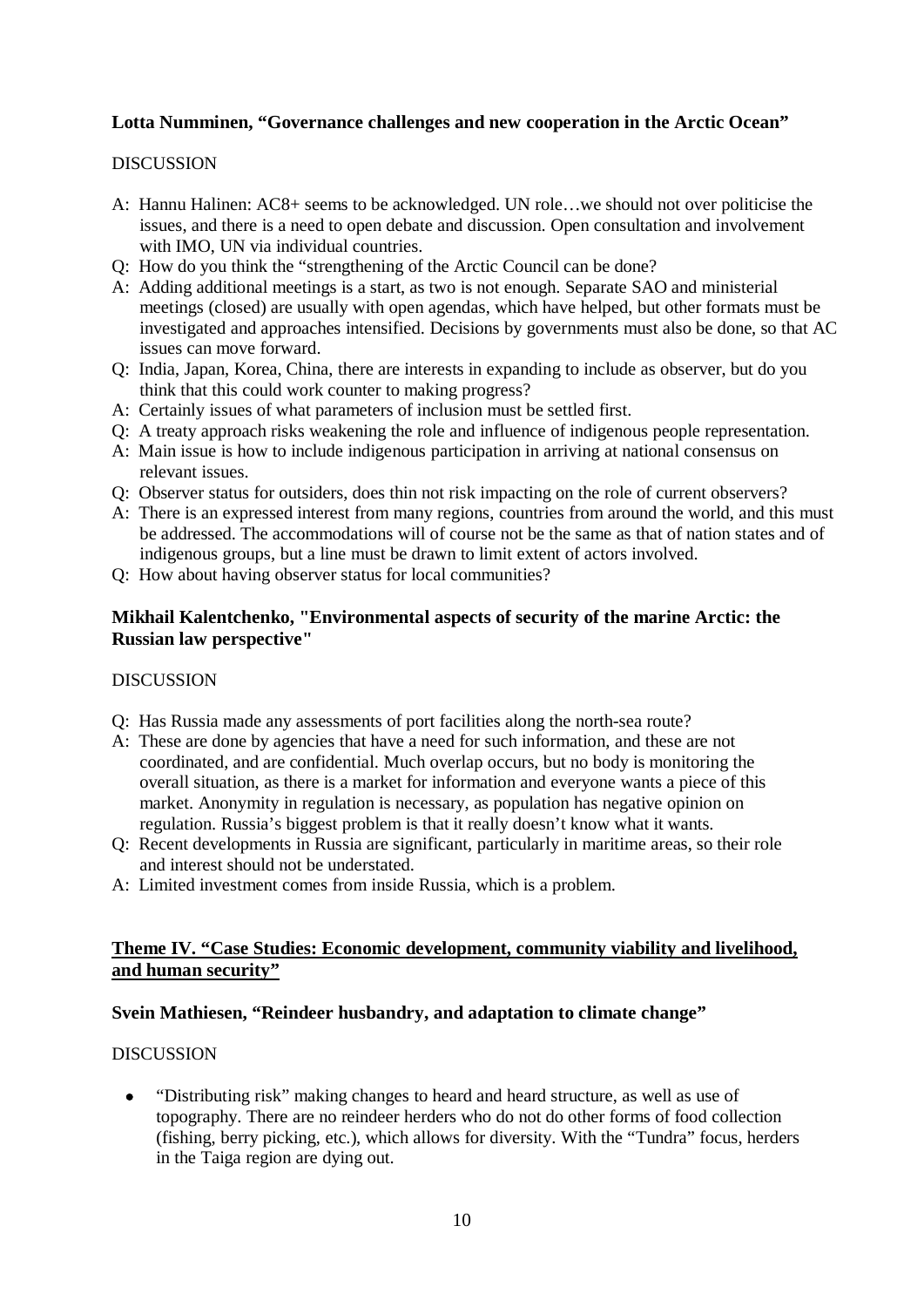- Rain on snow, how big a risk is this? Looking at similar regions where weather conditions are similar (annual mean average), to see how seasonal changes impact ways of life.
- The role of women in herding communities: This can vary from region to region and community to community, where in some her role is important, while in others it is minimal. In some areas, changes have led to women no longer being present. Although there are different impacts in different regions, for example we see more dry and warm summers, which form the greatest risks in some areas. While in other areas, warmer and wetter winters are becoming more and more common, with greater risk.

# **Florian Stammler, "Community viability in the Russian Arctic and the future of Russia's northern industrial cities"**

### DISCUSSION

- Q: Are there actual labour shortages, or has the industrial output changed that allow for the population displacement?
- A: Out migration has occurred mainly in the Far East and in parts of European Russia, that is why the practice of fly-in-fly-out has become quite prominent. The labour situation is a diverse one. Russia wants to make the northern regions an attractive place to work, as the older generation is phased out of the work-force and needs to be replaced. The reason and the destination of population movements is diverse, some returned to former family homes...Relocation of large groups of northern has also been attempted, with relative success. In oil and gas towns there is a pride that they that are playing a role in keeping the country moving forward. This relationship is something that is more in the past tense for mining towns. There are growth areas, and accommodation development is an important sector (houses, hotels, apartments). Poverty was not noticed as in gas and oil towns' entry in limited (controlled), but what you do find are big differences between what a labour worker earns as opposed to a town clerk, etc. State secret service plays a role in these communities, and private security services are taking control of some towns.

### **Pekka Iivari, Rovaniemi University of Applied Sciences, Lapland Institute for Tourism Research and Education, "Safety and security interrelated tourism safety: global changes - local implications"**

#### DISCUSSION

- Q: Are there practices in the Antarctic that can be applied to the Arctic?
- A: There are possible governance practices that could be adopted, and possibly standard practices. There is a need in the North to have advocacy groups to represent operator and customer interests. New forms of regimes may be necessary, as there is a danger that safety and security becomes something that can be purchased and controlled. In tourism there are hermetic corridors that do not include local interests. Example from past workshop conclusion is noted…to learn from Antarctic frameworks (CLIA and AECO). E.g. in Antarctica icebreakers and cruise ships are required to register, and go through checks.
- Q: Security paradigms from the perspective of military are not really changing, as many elements of the status-quo remain (bases, developments, etc.).Dealing with tourism and Climate Change, what if Climate Change was to become a discipline, and that recommendation to make major cuts to particular sectors, how prepared is tourism prepared to deal with this?
- A: Tourism at many levels is not prepared to deal with such matters, and must be prepared to operate in a different era. There are many actors at the heart of security issues, i.e., policy,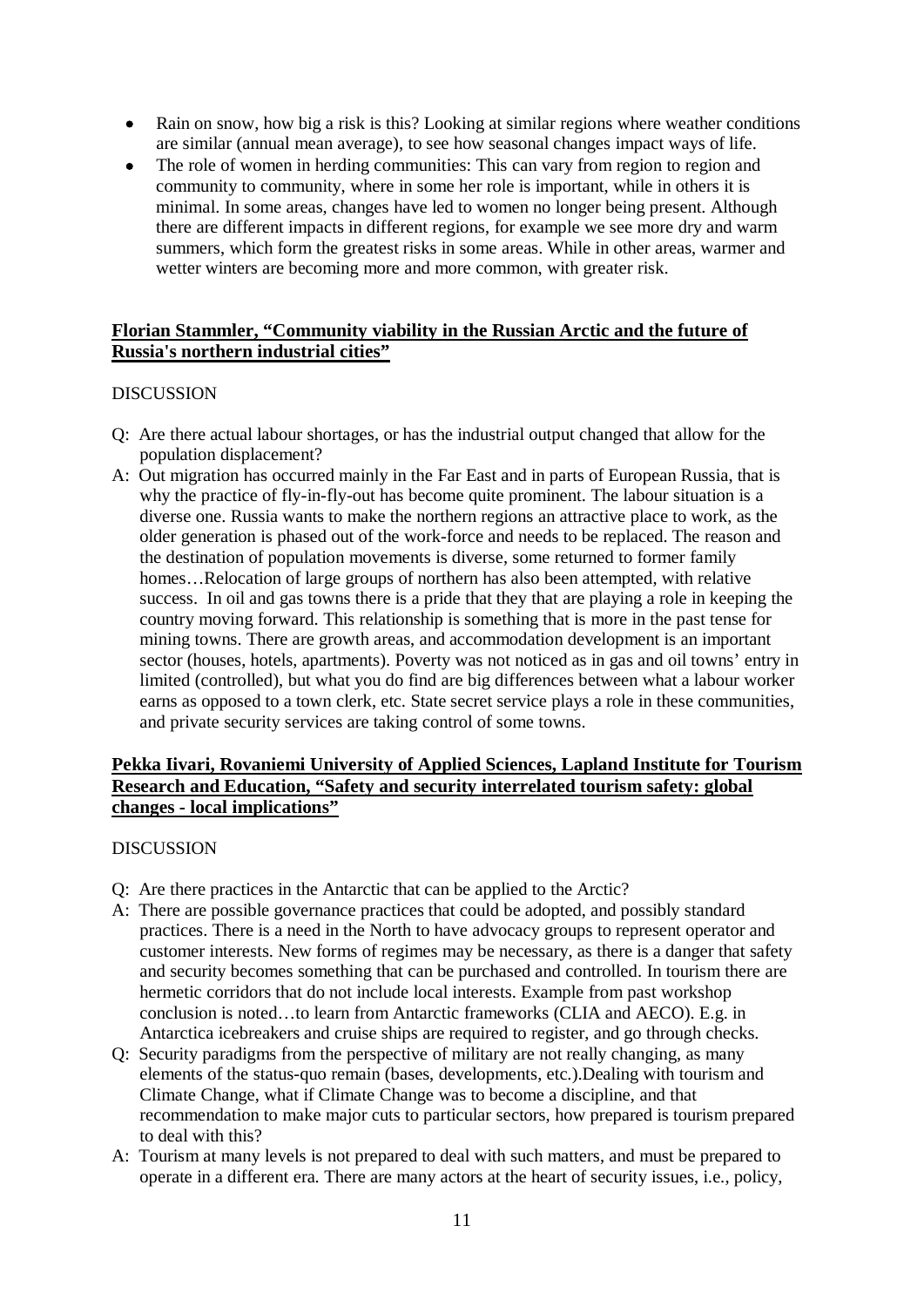security services, etc. Credibility of these actors is important to legitimise the impacts of change. Acknowledgement that Climate Change issues are all encompassing, with effects right across many security areas…no need to demonise the military. Their abilities to interact with populations in time of need and support is important, and seeking a more civil support role for the military needs to be considered. Best practices must be explored and discussed between public, military, industry, and other stakeholders. There is a significant need to develop cooperation in this area, as the risks and even ability of one actor are limited.

- Q: If the military are sought to have an active role in the north (say for search and rescue) is this truly the most economic option?
- A: There are likely to be region to region, country to country differences of practice or policy, but it is the international effort that is needed if not essential.

#### **Anna Stammler-Gossman, "Local relevance of climate change: A matter of perception"**

#### DISCUSSION

Q: Stable development vs. sustainable development. Can "flexibility" be seen as meaning "resilience" here? Yes, as basically the difference is driven by the differences understanding of concepts rather than terms.

### **Theme V: Future issues: Actors, citizenship, and gaps**

# **Leena Suopajärvi, "Why the change does not happen? A critical perspective towards knowledge-based strategies on climate change"**

#### **DISCUSSION**

- Q: Climate Change is one of many issues that are around, but Climate Change is different in that many different disciplines have found ways to participate in the discourse. "Nobody knows the future" true, but resilience means improving adaptive capacities to deal with the natural variations that will occur under Climate Change. Finding and development of practical approaches must be explored, as this is possible. Progress is being made, and new norms have been established, like in Sweden for example...taxation changes, but also none monetary change (values, virtues, etc.).
- Q: One of the measures of impact comes from review of citations. Also to stimulate involvement, try changing a writing style and also publishing in more public oriented journals.
- Q: How to close the "Value action gap" and "knowledge action gap," this is an important issue. What are the research questions we should be asking in order to close these gaps?
- A: One approach is to have a more open process of knowledge generation, expand on who the agency of research is, and that input must be sought at different stages.
- Q: In Russia the approach is to include the state (political) as well as the heritage (cultural), as well as space and temporal perspectives. Also, Russian scholars look at available strategies, and focus of civil society, personal security, and human rights. Russian Federation is working at improving approach in handling indigenous and human rights issues, while keeping track of our state interests (territory, borders, etc.). The creation of an overall academic space on Arctic issues has proved advantageous.
- Q: What we mainly deal with as researchers are is to distribute our results in areas that give us rating, professional development, etc.
- A: Different groups have different areas of focus. Formulate a document that better translates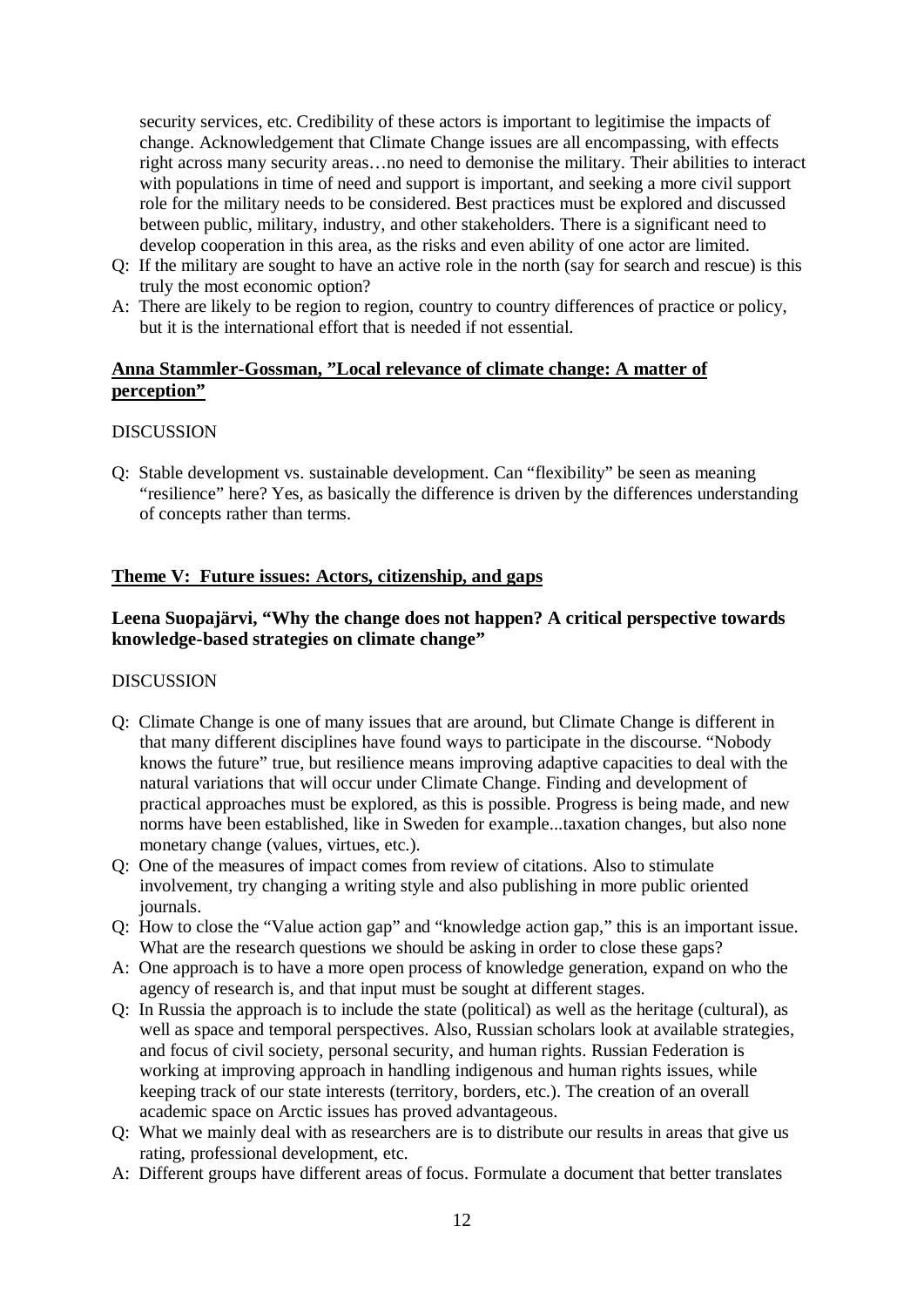# **Annika Skoglund, Royal Institute of Technology, "Biopolitics and Green Governmentality: Security through Homo Clima"**

#### **DISCUSSION**

- Q: There was a discussion at a recent polar conference on proposed solutions to help understand what channels exist that translate science discourse for policy makers…media was one of these.
- A: It can be problematic to focus environmental discussions simply around carbon.

### **For more information**

For more information – please contact Lassi Heininen (e-mail: [lassi.heininen@ulapland.fi\)](mailto:lassi.heininen@ulapland.fi) or Outi Snellman (e-mail: [outi.snellman@ulapland.fi\)](mailto:outi.snellman@ulapland.fi)

See also Final Reports from the two earlier conferences of the UArctic Institute:

"The Arctic Climate Change and Security Policy" in Hanover, NH December 2008. http://iacp.dartmouth.edu/joint-report-calls-for-environmental-security-in-the-arctic

"Considering a Roadmap Forward: The Arctic Marine Shipping Assessment" in Fairbanks, Alaska in October 2009.

http://iacp.dartmouth.edu/experts-examine-arctic-shipping

# **Appendixes**

Background Material: *"Climate Change and Human Security from a Northern Viewpoint – a brief introduction"* by Lassi Heininen, University of Lapland / Trent University and Heather Nicol, Trent University (Draft Version of June 2010)

Final Program

List of Participants

Press Release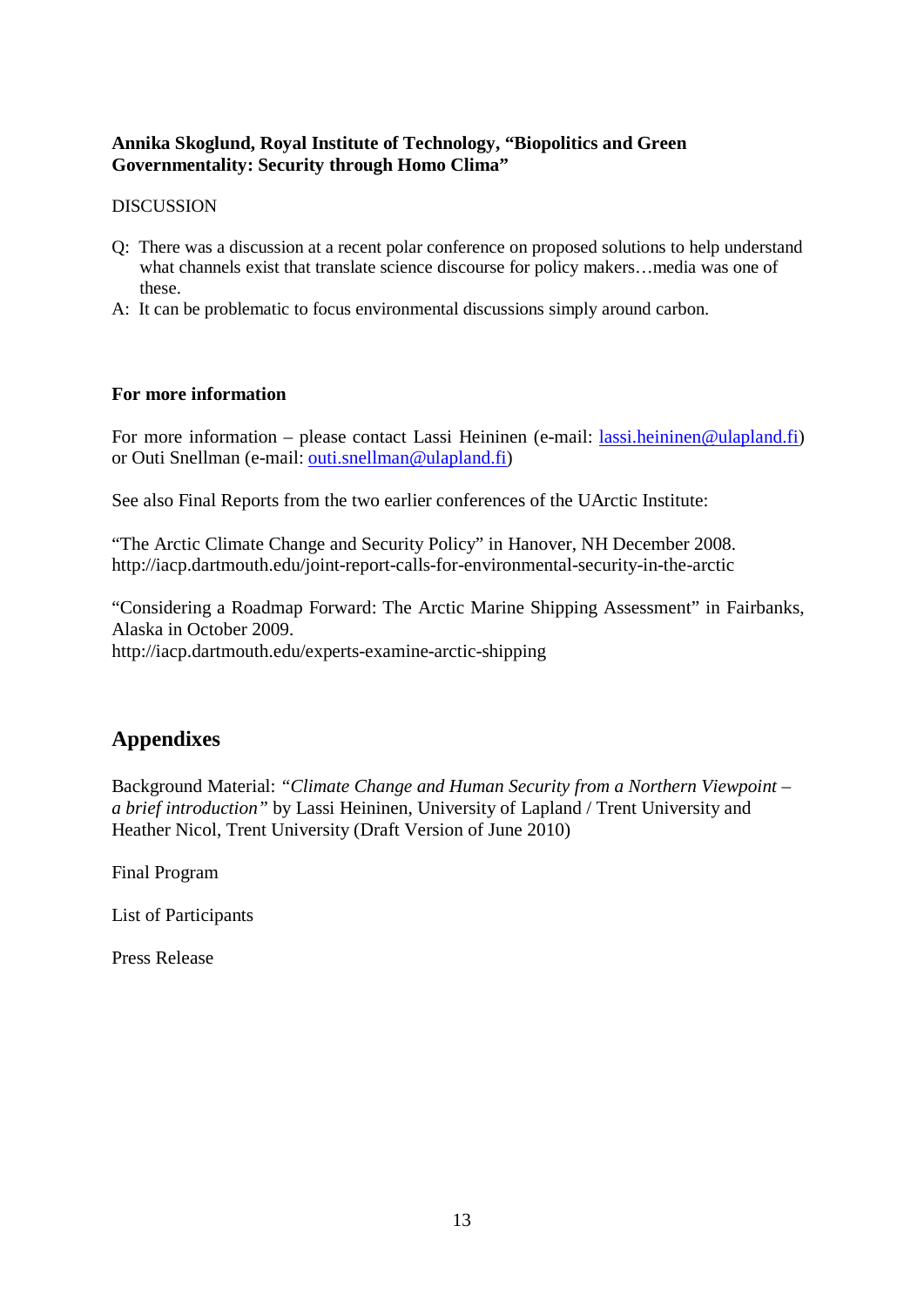# **3rd Workshop of the UArctic Institute for Applied Circumpolar Policy**

"*Climate Change and Human Security"*

Rovaniemi, Finland in September  $6^{th}$  -  $8^{th}$  of 2010

# **Programme and Schedule**

# Sunday, the 5<sup>th</sup> of September

### Arrival

# **Monday, the 6th of September**

*Venue: Arktikum, Pohjoisranta 6, Aurora meeting room 1st Floor*

9.30-10.00: Welcoming and opening addresses

Raimo Väyrynen, University of Lapland

- Barry Scherr, University of the Arctic
- Kenneth Yalowitz, Dartmouth College, USA
- Ross Virginia, Dartmouth College, and Michael Sfraga, University of Alaska, Fairbanks, USA, "Greetings and main findings of the UArctic Institute's conferences in December 2008 and in October 2009"
- Introduction by the participants

10.00-13.00: 1<sup>st</sup> Session "Defining human security and climate change in the High North" Chair: Lassi Heininen

- Lassi Heininen, University of Lapland, UArctic Thematic Network on Geopolitics and Security, "Climate Change and Human Security: Introduction"
- Timo Koivurova, PYVI, Finland, "Climate change and international law"
- Monica Tennberg, Arctic Centre, Finland, "Adaptation, vulnerability and security: a conceptual discussion"

12.45-14.15: *Lunch*

14.15-18.00:  $2<sup>nd</sup>$  Session "Climate change, biopolitics and security" Chair: Kenneth Yalowitz

- Julian Reid, University of Lapland, "Biopolitics of climate change and human(in) security"
- Andrew Baldwin, Durham University, UK; "The Biopolitics of environmental citizenship: complex adaptive becoming in the delivery of human security"
- Annika Skoglund, KTH, Sweden, "Biopolitics of human security and sustainable development" (draft title)
- Pekka Iivari, Rovaniemi University of Applied Sciences, Lapland Institute for Tourism Research and Education, "Safety and security interrelated tourism safety: global changes - local implications"

19.30*: Dinner*

# Tuesday, the 7<sup>th</sup> of September

*Venue: Arktikum, Pohjoisranta 6, Aurora meeting room 1st Floor*